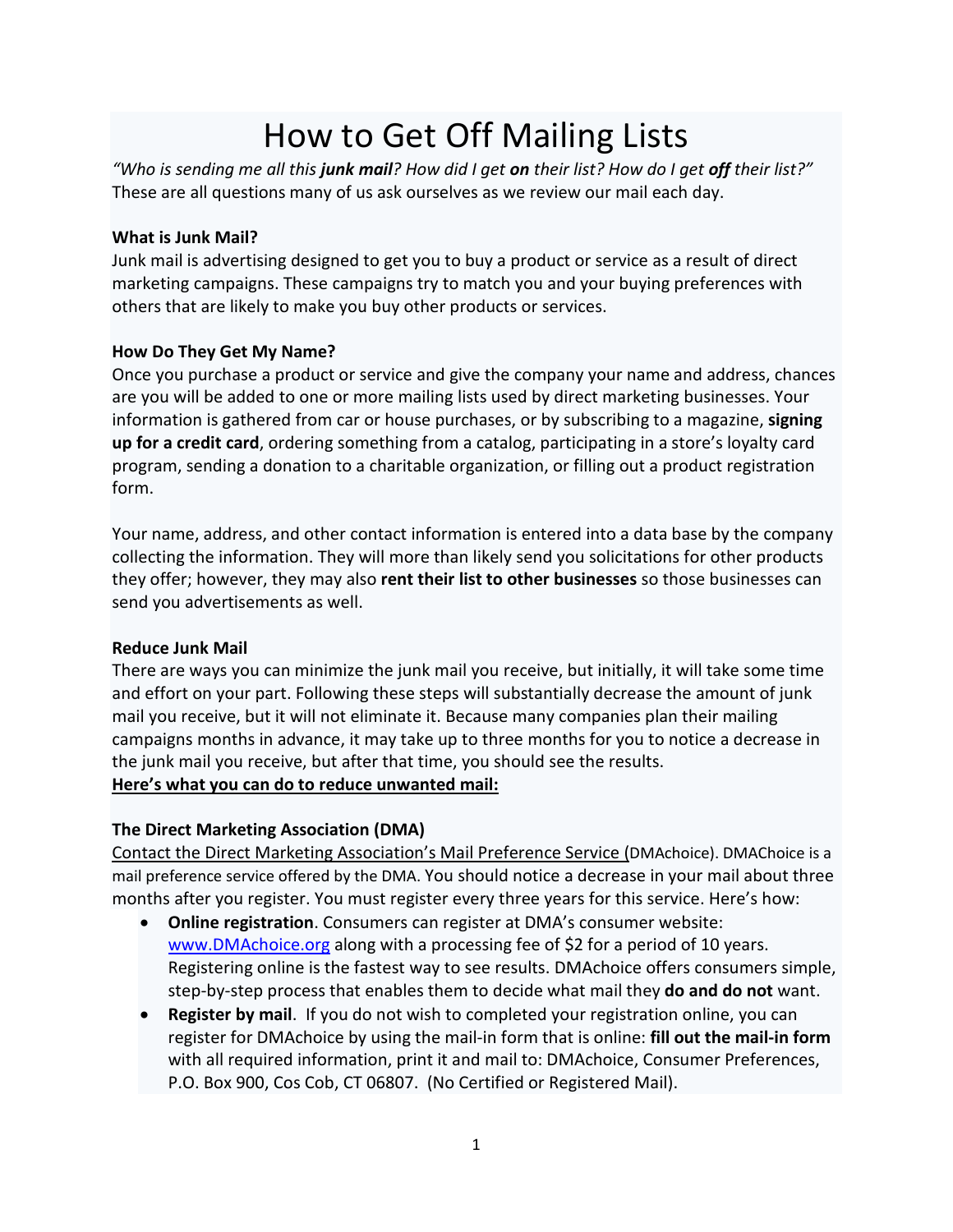**OR,** if you do not have access to the Internet, you can register simply by sending your name and address (with your signature), along with a \$3 processing fee (check or money order payable to ANA to the above address. Processing by mail will take longer than online registration. Please note that categorical and specific company or organizations opt-out requests, and other preference services, are not offered through mail-in requests.

• **Register names of the deceased.** The DMA maintains a Deceased Do Not Contact List. There is no fee for this service. You will be asked for an e-mail address when registering. DMA will send an e-mail containing a link to verify the registration to the e-mail address you provided. Go to [www.DMAChoice.org](http://www.dmachoice.org/) to register.

### **Company Mailing Lists**

Opt-out of **individual company's mailing lists**. The term "opt-out" refers to methods by which an individual can avoid receiving unsolicited products or service information. Contact the customer service department of companies that send you junk mail and ask to be removed from the company's mailing list. It is helpful to have the m ailing label or envelope so that you can relay exact names and codes from the label. Let them know you not only want to be off their list, but you don't want them providing your contact information to other companies. You may want to inform them in writing.

#### **Privacy Policies**

Review your **financial institution's privacy policy.** Federal law requires financial institutions such as banks, credit unions, insurance companies and brokerage firms to provide you with a privacy notice at the time you open an account and annually thereafter. The privacy notice must explain the information collected about you, where that information is shared, who that information is used, and how that information is protected. The notice must also provide you with the opportunity to opt-out of the information they are sharing with unaffiliated parties. Should the privacy policy change at any point in time, you must be notified again for acceptance.

#### **Pre-approved Credit Offers**

Opt-out of **pre-screened credit offers.** You can substantially reduce the number of prescreened, pre-approved, credit card applications you receive by calling **888-5OPTOUT (888-567-8699)**, or sign up online at [www.optoutprescreen.com](http://www.optoutprescreen.com/)

#### **Telephone Directories**

Consider an **unlisted telephone number.** If you are listed in the White Pages of the telephone book, you name, address and phone number are, for all practical purposed, public record. You may incur a monthly charge for being unlisted. Or, ask that the local phone company just publish your name and phone number and omit your address. Ask the phone company also to remove your listing from its "street address director" also known as "reverse directory."